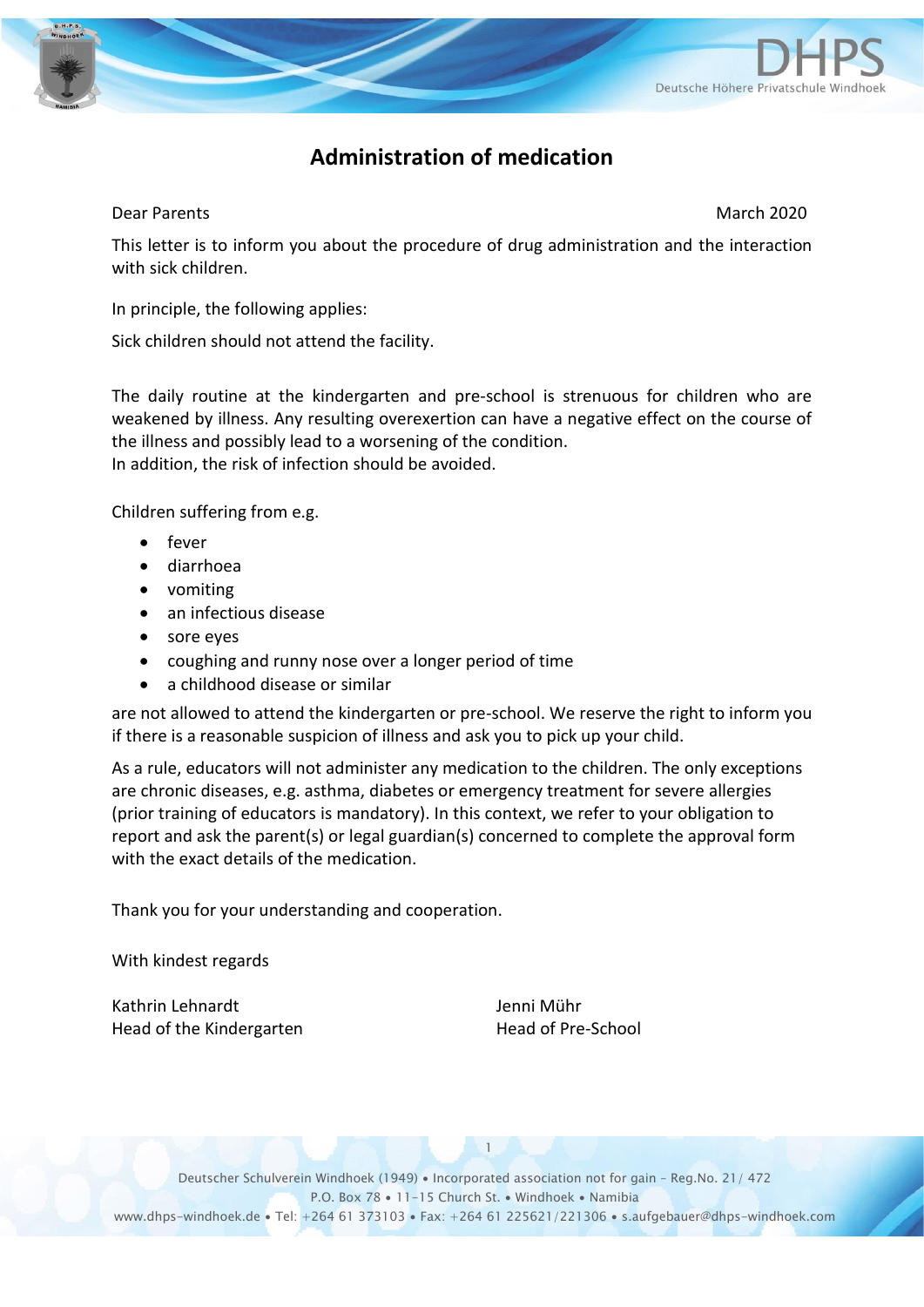

# **Authorisation by parent(s) or legal guardian(s)**

| ۱,                                                                                                                                                                                                                                                                                   |
|--------------------------------------------------------------------------------------------------------------------------------------------------------------------------------------------------------------------------------------------------------------------------------------|
| [Name of parent(s) or legal guardian(s)]                                                                                                                                                                                                                                             |
|                                                                                                                                                                                                                                                                                      |
|                                                                                                                                                                                                                                                                                      |
| his/her representative                                                                                                                                                                                                                                                               |
|                                                                                                                                                                                                                                                                                      |
|                                                                                                                                                                                                                                                                                      |
| at the following day care centre:                                                                                                                                                                                                                                                    |
| [Name and address of institution]                                                                                                                                                                                                                                                    |
| to administer the following medication to my/our child                                                                                                                                                                                                                               |
| [Name of the child]                                                                                                                                                                                                                                                                  |
| at the times indicated.                                                                                                                                                                                                                                                              |
| Place, date<br>Signature of parent(s) or legal guardian(s)                                                                                                                                                                                                                           |
| $\overline{2}$<br>Deutscher Schulverein Windhoek (1949) . Incorporated association not for gain - Reg.No. 21/ 472<br>P.O. Box 78 . 11-15 Church St. . Windhoek . Namibia<br>www.dhps-windhoek.de • Tel: +264 61 373103 • Fax: +264 61 225621/221306 • s.aufgebauer@dhps-windhoek.com |